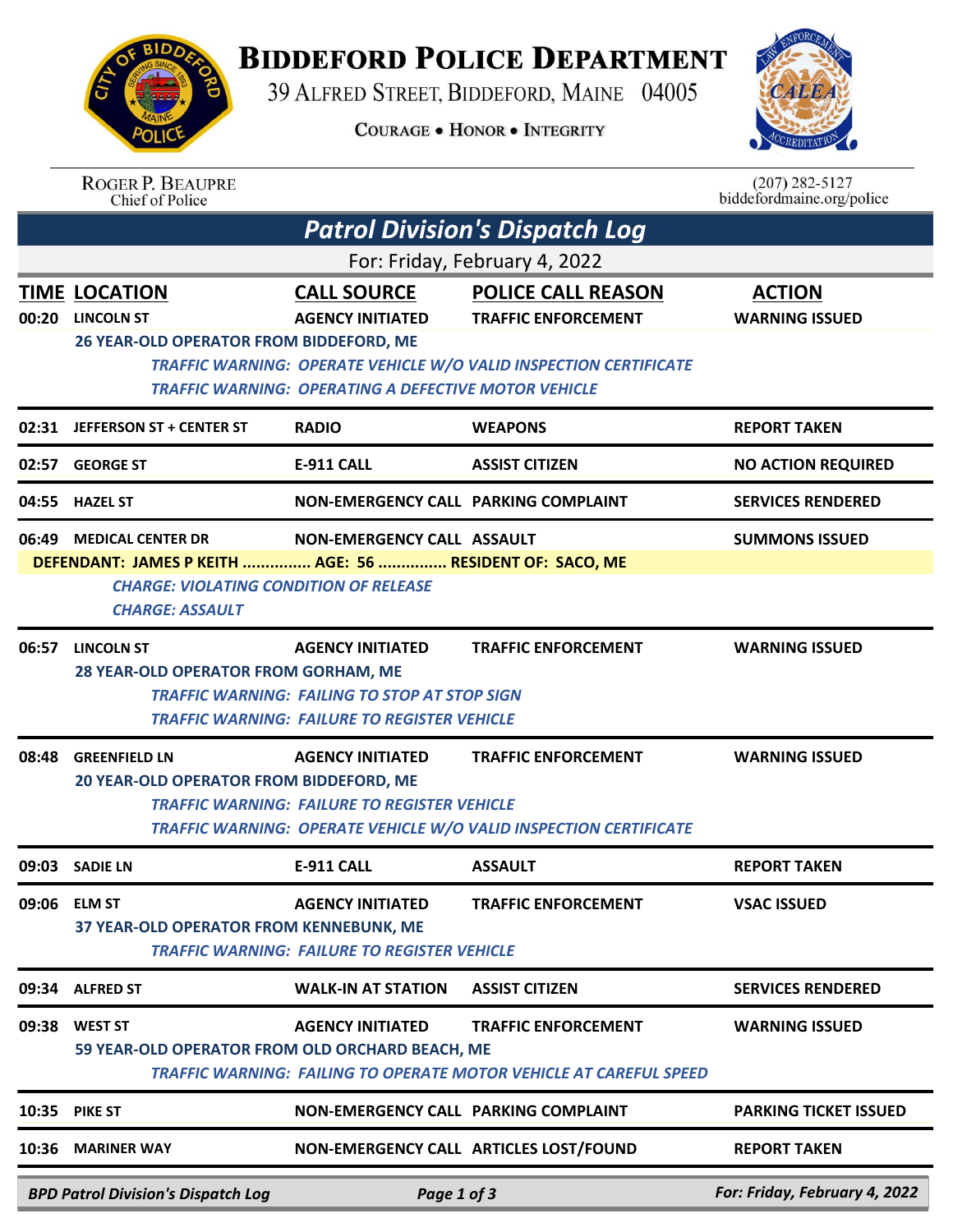|       | <b>TIME LOCATION</b><br>10:39 HILL ST                                         | <b>CALL SOURCE</b><br>NON-EMERGENCY CALL ANIMAL COMPLAINT | <b>POLICE CALL REASON</b>                                                                     | <b>ACTION</b><br><b>SERVICES RENDERED</b> |
|-------|-------------------------------------------------------------------------------|-----------------------------------------------------------|-----------------------------------------------------------------------------------------------|-------------------------------------------|
|       | 11:04 AMHERST ST                                                              |                                                           | NON-EMERGENCY CALL ATTEMPTED/THREATENED SUICIDE SERVICES RENDERED                             |                                           |
|       | 11:27 ELM ST                                                                  | <b>NON-EMERGENCY CALL SHOPLIFTING</b>                     |                                                                                               | <b>SERVICES RENDERED</b>                  |
| 11:50 | <b>CLIFFORD ST + FREEMAN ST</b>                                               | <b>AGENCY INITIATED</b>                                   | <b>DISABLED VEHICLE</b>                                                                       | <b>SERVICES RENDERED</b>                  |
|       | 12:08 ELM ST                                                                  | <b>NON-EMERGENCY CALL DISABLED VEHICLE</b>                |                                                                                               | <b>VEHICLE TOWED</b>                      |
| 12:35 | <b>MAIN ST</b>                                                                | <b>NON-EMERGENCY CALL CHECK WELFARE</b>                   |                                                                                               | <b>SERVICES RENDERED</b>                  |
|       | 12:36 HILL ST                                                                 | <b>NON-EMERGENCY CALL THEFT</b>                           |                                                                                               | <b>SERVICES RENDERED</b>                  |
| 12:58 | <b>MAIN ST</b>                                                                | <b>NON-EMERGENCY CALL CIVIL COMPLAINT</b>                 |                                                                                               | <b>SERVICES RENDERED</b>                  |
| 13:23 | <b>HILL ST</b>                                                                | NON-EMERGENCY CALL ANIMAL COMPLAINT                       |                                                                                               | <b>REPORT TAKEN</b>                       |
| 13:24 | <b>BOULDER WAY</b>                                                            | <b>E-911 CALL</b>                                         | <b>BOLO</b>                                                                                   | <b>WARNING ISSUED</b>                     |
| 13:44 | <b>POOL ST + BOATHOUSE LN</b>                                                 | <b>E-911 CALL</b>                                         | <b>ASSIST: MEDICAL W/ ASSIST</b>                                                              | <b>TRANSPORT TO HOSPITAL</b>              |
| 14:19 | <b>MAIN ST</b>                                                                |                                                           | NON-EMERGENCY CALL ASSIST: VEHICLE CRASH - FIRE / EMS TRANSPORT TO HOSPITAL                   |                                           |
| 14:25 | <b>POMERLEAU ST</b>                                                           | <b>NON-EMERGENCY CALL SUSPICION</b>                       |                                                                                               | <b>SERVICES RENDERED</b>                  |
| 14:44 | <b>GREEN ST</b>                                                               |                                                           | NON-EMERGENCY CALL ASSIST: MEDICAL W/ ENGINE                                                  | <b>TRANSPORT TO HOSPITAL</b>              |
| 14:45 | POOL ST                                                                       | <b>E-911 CALL</b>                                         | <b>CHECK WELFARE</b>                                                                          | <b>SERVICES RENDERED</b>                  |
| 15:28 | <b>MEDICAL CENTER DR</b>                                                      | NON-EMERGENCY CALL TRESPASSING                            |                                                                                               | <b>SERVICES RENDERED</b>                  |
| 15:57 | <b>MAIN ST</b>                                                                |                                                           | NON-EMERGENCY CALL VEHICLE CRASH - POLICE ONLY                                                | <b>SERVICES RENDERED</b>                  |
| 16:47 | <b>WEST CUTTS ST</b>                                                          | <b>NON-EMERGENCY CALL PARKING COMPLAINT</b>               |                                                                                               | <b>NO ACTION REQUIRED</b>                 |
| 16:50 | <b>FOSS ST</b>                                                                | <b>NON-EMERGENCY CALL JUVENILE OFFENSES</b>               |                                                                                               | <b>REPORT TAKEN</b>                       |
| 16:52 | <b>POMERLEAU ST</b>                                                           | <b>NON-EMERGENCY CALL SUSPICION</b>                       |                                                                                               | <b>UNFOUNDED</b>                          |
| 18:28 | <b>POOL ST + HILLS BEACH RD</b>                                               | <b>E-911 CALL</b>                                         | <b>CHECK WELFARE</b>                                                                          | <b>GONE ON ARRIVAL</b>                    |
| 18:32 | <b>BARRA RD</b>                                                               | <b>NON-EMERGENCY CALL ALARM - POLICE</b>                  |                                                                                               | <b>BUILDING CHECK/SECURE</b>              |
| 18:40 | <b>ALFRED ST</b>                                                              | <b>NON-EMERGENCY CALL DISABLED VEHICLE</b>                |                                                                                               | <b>GONE ON ARRIVAL</b>                    |
| 18:51 | <b>ELM ST + DARTMOUTH ST</b><br><b>43 YEAR-OLD OPERATOR FROM PORTLAND, ME</b> | <b>AGENCY INITIATED</b>                                   | <b>TRAFFIC ENFORCEMENT</b><br><b>TRAFFIC WARNING: OPERATING WITHOUT HEADLIGHTS AFTER DARK</b> | <b>WARNING ISSUED</b>                     |
| 19:04 | <b>MAIN ST</b>                                                                | <b>AGENCY INITIATED</b>                                   | <b>COMMUNITY ENGAGEMENT</b>                                                                   | <b>SERVICES RENDERED</b>                  |
| 19:25 | <b>ELM ST</b>                                                                 | <b>NON-EMERGENCY CALL ROAD HAZARD</b>                     |                                                                                               | <b>REFERRED OTHER AGENCY</b>              |
| 19:29 | <b>MAIN ST</b>                                                                | NON-EMERGENCY CALL CIVIL COMPLAINT                        |                                                                                               | <b>NO ACTION REQUIRED</b>                 |
| 19:41 | <b>MAIN ST + ELM ST</b>                                                       | NON-EMERGENCY CALL ASSIST OTHER AGENCY                    |                                                                                               | <b>GONE ON ARRIVAL</b>                    |
| 20:04 | <b>FERNANDE ST</b>                                                            |                                                           | <b>NON-EMERGENCY CALL DOMESTIC COMPLAINTS</b>                                                 | <b>REPORT TAKEN</b>                       |
|       | <b>BPD Patrol Division's Dispatch Log</b>                                     | Page 2 of 3                                               |                                                                                               | For: Friday, February 4, 2022             |